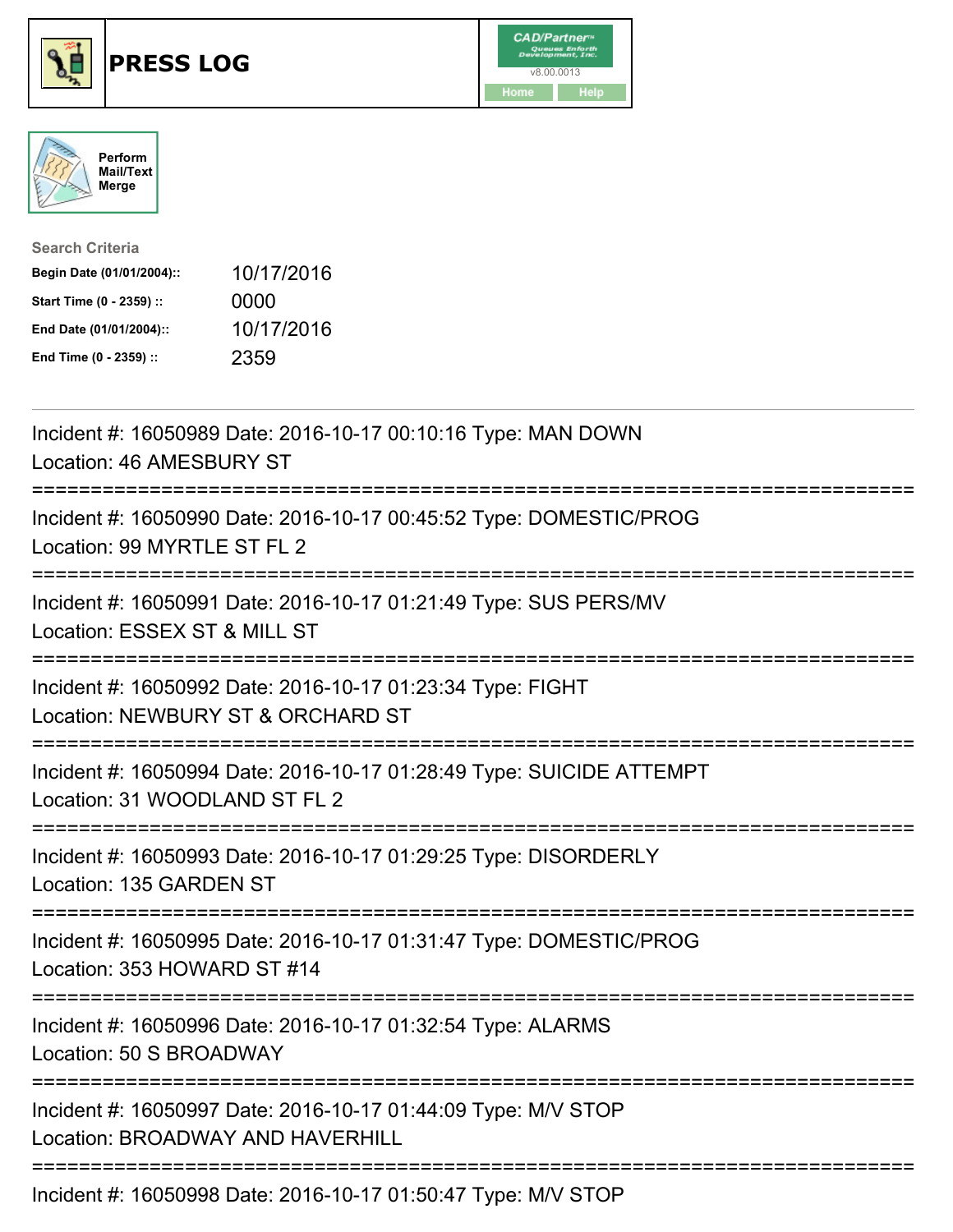Location: CANAL ST & MARSTON ST =========================================================================== Incident #: 16050999 Date: 2016-10-17 01:53:06 Type: FIGHT Location: RIVER FRONT PARK / EVERETT ST =========================================================================== Incident #: 16051000 Date: 2016-10-17 01:58:48 Type: TOW/REPOSSED Location: 20 BUSWELL ST =========================================================================== Incident #: 16051001 Date: 2016-10-17 02:01:45 Type: M/V STOP Location: EVERETTE =========================================================================== Incident #: 16051002 Date: 2016-10-17 02:02:15 Type: AUTO ACC/UNK PI Location: 64 E HAVERHILL ST **=========================** Incident #: 16051003 Date: 2016-10-17 02:03:16 Type: M/V STOP Location: BROADWAY & COMMON ST =========================================================================== Incident #: 16051004 Date: 2016-10-17 02:04:41 Type: NOISE ORD Location: 395 LOWELL ST =========================================================================== Incident #: 16051005 Date: 2016-10-17 02:05:12 Type: M/V STOP Location: CHESTNUT ST & WHITE ST =========================================================================== Incident #: 16051006 Date: 2016-10-17 02:11:24 Type: M/V STOP Location: LOWELL ST AND AMES ST =========================================================================== Incident #: 16051007 Date: 2016-10-17 02:21:27 Type: M/V STOP Location: BEACON ST & MT VERNON ST =========================================================================== Incident #: 16051008 Date: 2016-10-17 02:22:11 Type: M/V STOP Location: CENTRAL BRIDGE / 0 MERRIMACK ST =========================================================================== Incident #: 16051009 Date: 2016-10-17 02:39:17 Type: M/V STOP Location: 24 BROOK ST =========================================================================== Incident #: 16051010 Date: 2016-10-17 03:07:41 Type: TOW OF M/V Location: 90 LOWELL ST =========================================================================== Incident #: 16051011 Date: 2016-10-17 03:14:46 Type: BUILDING CHK Location: 77 S UNION ST =========================================================================== Incident #: 16051012 Date: 2016-10-17 04:43:41 Type: BUILDING CHK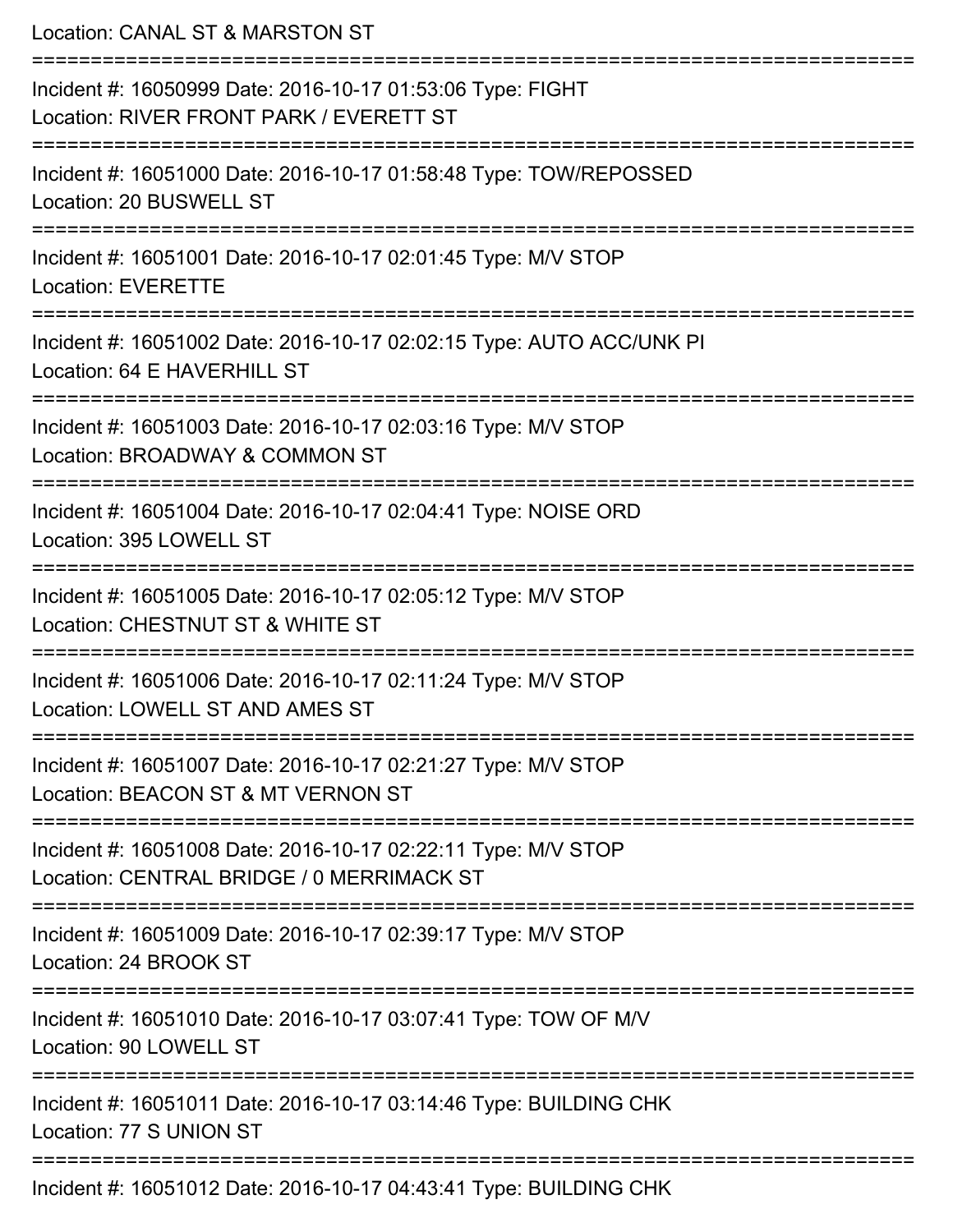| Incident #: 16051013 Date: 2016-10-17 06:11:45 Type: ALARMS<br>Location: 73 WINTHROP AV                    |
|------------------------------------------------------------------------------------------------------------|
| Incident #: 16051014 Date: 2016-10-17 07:03:42 Type: M/V STOP<br>Location: BROADWAY & CEDAR ST             |
| Incident #: 16051015 Date: 2016-10-17 07:06:01 Type: PARK & WALK<br>Location: 0 BROADWAY                   |
| Incident #: 16051016 Date: 2016-10-17 07:10:13 Type: M/V STOP<br>Location: MT VERNON ST & S BROADWAY       |
| Incident #: 16051017 Date: 2016-10-17 07:20:09 Type: SUS PERS/MV<br>Location: FEDERAL BUILDING / 2 MILL ST |
| Incident #: 16051018 Date: 2016-10-17 07:24:41 Type: CLOSE STREET<br>Location: ANDOVER ST & BLANCHARD ST   |
| Incident #: 16051019 Date: 2016-10-17 07:28:32 Type: M/V STOP<br>Location: HAMPSHIRE ST & LOWELL ST        |
| Incident #: 16051020 Date: 2016-10-17 07:43:23 Type: CLOSE STREET<br>Location: EXETER & S UNION            |
| Incident #: 16051021 Date: 2016-10-17 08:00:18 Type: CLOSE STREET<br>Location: CENTRE ST & HAMPSHIRE ST    |
| Incident #: 16051022 Date: 2016-10-17 08:08:48 Type: AUTO ACC/NO PI<br><b>Location: MARSTON ST</b>         |
| Incident #: 16051023 Date: 2016-10-17 08:23:27 Type: TEST QED<br>Location: 106 WATER ST                    |
| Incident #: 16051024 Date: 2016-10-17 08:44:18 Type: CK WELL BEING<br>Location: ESSEX ST & JACKSON ST      |
| Incident #: 16051025 Date: 2016-10-17 08:45:53 Type: TOW OF M/V<br>Location: HOLT ST & WATER ST            |
| Incident #: 16051026 Date: 2016-10-17 09:00:11 Type: SUS PERS/MV                                           |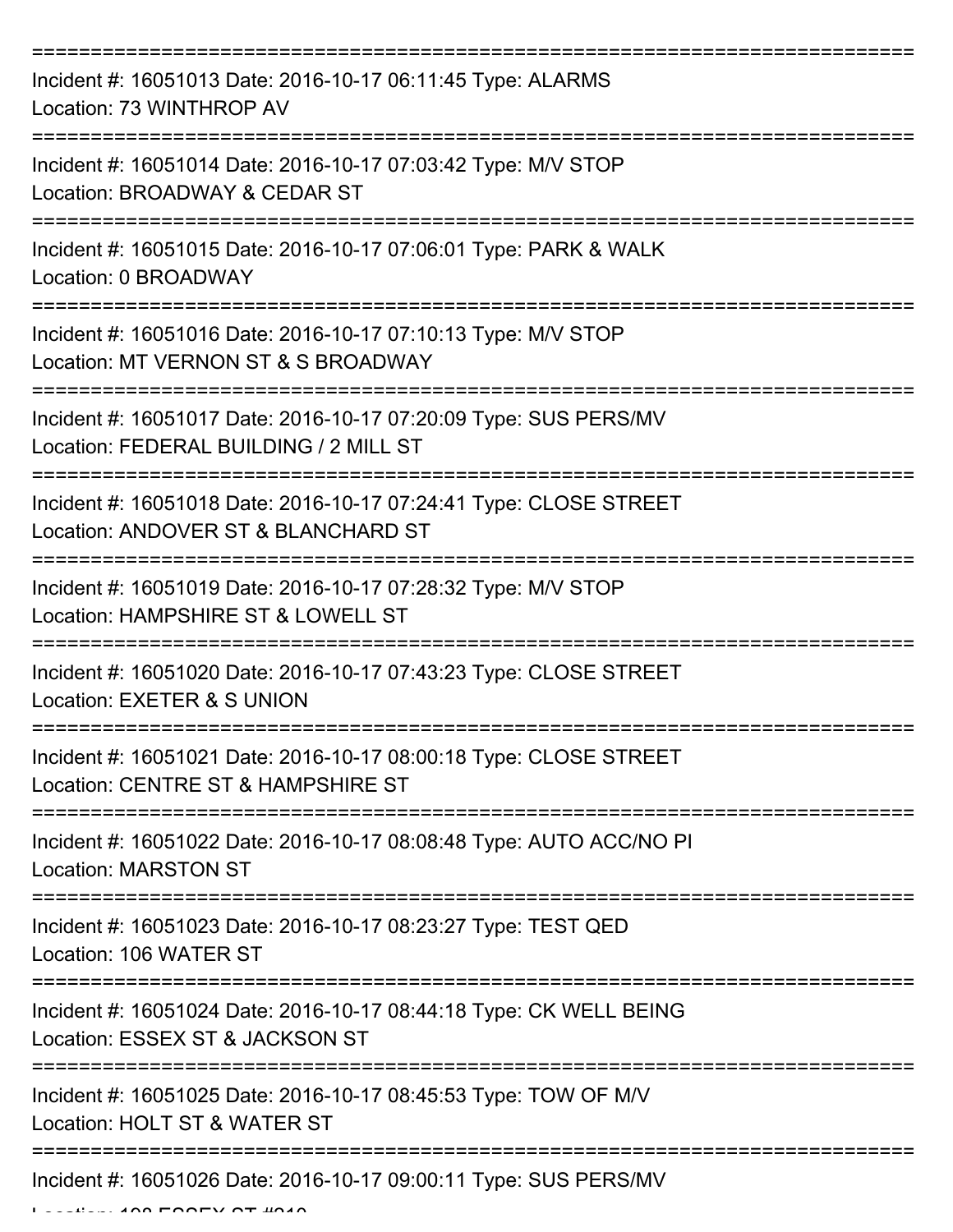| Incident #: 16051027 Date: 2016-10-17 09:05:57 Type: COURT TIME<br>Location: 2 APPLETON ST                                           |
|--------------------------------------------------------------------------------------------------------------------------------------|
| Incident #: 16051028 Date: 2016-10-17 09:10:09 Type: DOMESTIC/PROG<br>Location: 42 WHITE ST #72                                      |
| Incident #: 16051029 Date: 2016-10-17 09:18:50 Type: PARK & WALK<br>Location: BROADWAY                                               |
| Incident #: 16051030 Date: 2016-10-17 09:34:28 Type: ANIMAL COMPL<br>Location: 325 WINTHROP AV                                       |
| Incident #: 16051031 Date: 2016-10-17 09:53:24 Type: SUS PERS/MV<br>Location: 44 KENDALL ST<br>:==================================== |
| Incident #: 16051032 Date: 2016-10-17 09:58:32 Type: M/V STOP<br>Location: BRADFORD ST                                               |
| Incident #: 16051035 Date: 2016-10-17 10:00:48 Type: FRAUD<br>Location: 116 EXCHANGE ST #A                                           |
| Incident #: 16051033 Date: 2016-10-17 10:02:28 Type: 209A/SERVE<br>Location: 84 KINGSTON                                             |
| Incident #: 16051034 Date: 2016-10-17 10:04:59 Type: ALARM/BURG<br>Location: HELENS CLEANERS AND BOUTIQUE / 313 BROADWAY             |
| Incident #: 16051036 Date: 2016-10-17 10:09:23 Type: CRUISER ACCID<br>Location: MERRIMACK ST & S UNION ST                            |
| Incident #: 16051037 Date: 2016-10-17 10:13:02 Type: CLOSE STREET<br><b>Location: HAMILTON ST</b>                                    |
| Incident #: 16051038 Date: 2016-10-17 10:17:14 Type: INVESTIGATION<br>Location: 277 SALEM ST FL 3                                    |
| Incident #: 16051042 Date: 2016-10-17 10:18:08 Type: A&B PAST<br><b>Location: BAILEY ST</b>                                          |
| Incident #: 16051039 Date: 2016-10-17 10:20:56 Type: MAL DAMAGE                                                                      |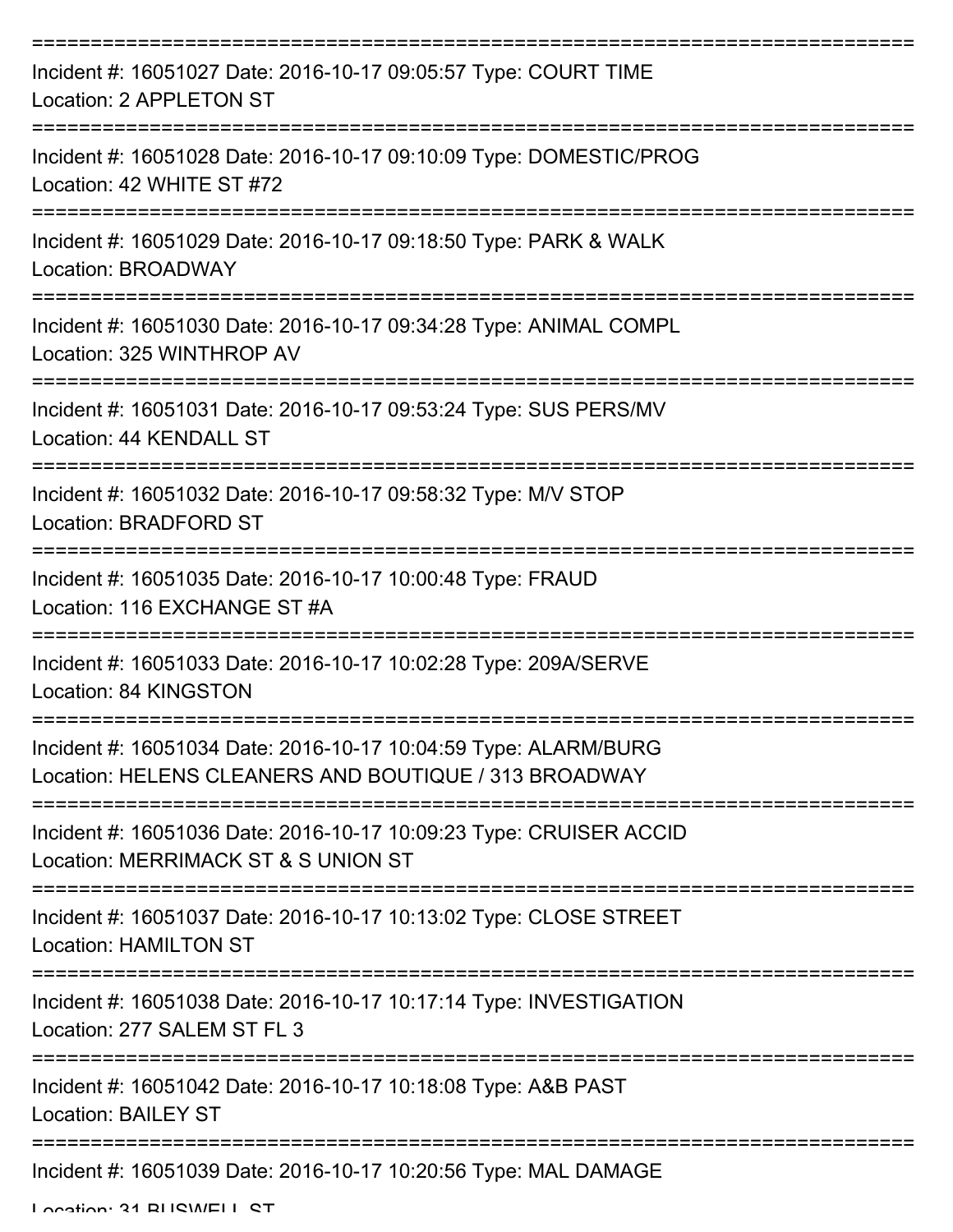| Incident #: 16051040 Date: 2016-10-17 10:21:43 Type: COURT DOC SERVE<br>Location: 968 ESSEX ST          |
|---------------------------------------------------------------------------------------------------------|
| Incident #: 16051041 Date: 2016-10-17 10:22:39 Type: PARK & WALK<br><b>Location: WEST ST</b>            |
| Incident #: 16051043 Date: 2016-10-17 10:25:37 Type: ASSSIT AMBULANC<br>Location: 212 S UNION ST #APT C |
| Incident #: 16051044 Date: 2016-10-17 10:30:44 Type: INVEST CONT<br>Location: 176 WALNUT ST             |
| Incident #: 16051045 Date: 2016-10-17 10:31:48 Type: M/V STOP<br><b>Location: WEST ST</b>               |
| Incident #: 16051046 Date: 2016-10-17 10:32:16 Type: LOST PROPERTY<br>Location: S BROADWAY              |
| Incident #: 16051047 Date: 2016-10-17 10:37:46 Type: MEDIC SUPPORT<br>Location: 21 E DALTON ST          |
| Incident #: 16051048 Date: 2016-10-17 10:38:58 Type: MEDIC SUPPORT<br>Location: 92 EXCHANGE ST          |
| Incident #: 16051049 Date: 2016-10-17 10:41:43 Type: INVESTIGATION<br>Location: 33 HAMLET ST            |
| Incident #: 16051050 Date: 2016-10-17 10:42:56 Type: INVEST CONT<br>Location: 33 HAMLET ST              |
| Incident #: 16051052 Date: 2016-10-17 10:47:41 Type: M/V STOP<br>Location: ELM ST & HAMPSHIRE ST        |
| Incident #: 16051051 Date: 2016-10-17 10:47:53 Type: DOMESTIC/PROG<br>Location: 117 BERKELEY ST         |
| Incident #: 16051053 Date: 2016-10-17 10:49:25 Type: LARCENY/PAST<br>Location: 70-71 N PARISH RD        |
| Incident #: 16051054 Date: 2016-10-17 10:50:29 Type: NOTIFICATION<br>Location: 106 WATER ST #APT2       |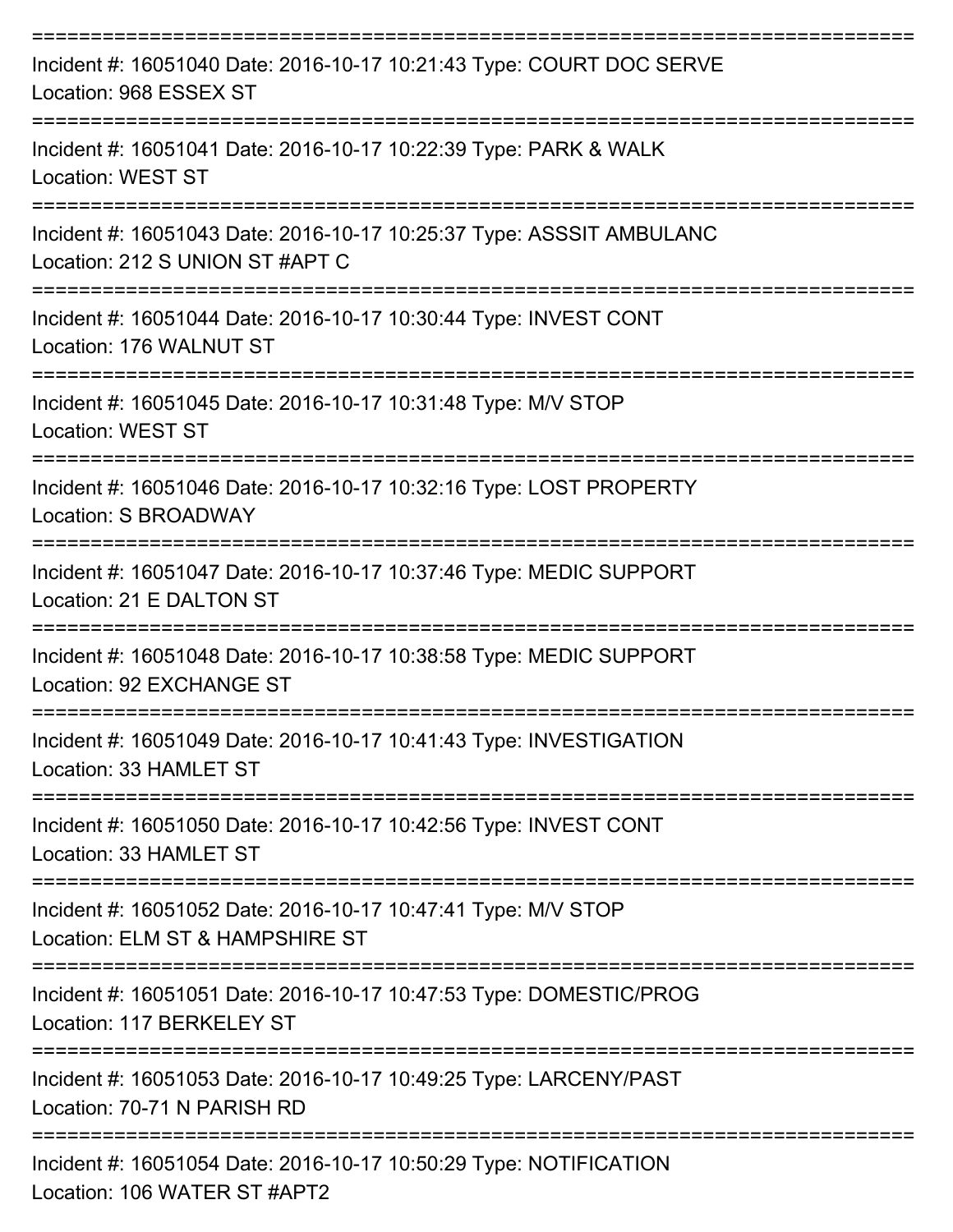| Incident #: 16051055 Date: 2016-10-17 10:52:27 Type: INVESTIGATION<br>Location: 390 S UNION ST                                              |
|---------------------------------------------------------------------------------------------------------------------------------------------|
| :========================<br>Incident #: 16051056 Date: 2016-10-17 10:53:29 Type: MAL DAMAGE<br>Location: 139 OSGOOD ST                     |
| Incident #: 16051057 Date: 2016-10-17 10:55:01 Type: INVESTIGATION<br>Location: 255 E HAVERHILL ST<br>=========================             |
| Incident #: 16051058 Date: 2016-10-17 11:00:27 Type: INVEST CONT<br>Location: 18 BEACON ST #13                                              |
| Incident #: 16051059 Date: 2016-10-17 11:03:30 Type: INVEST CONT<br>Location: 280 MERRIMACK ST<br>=================================         |
| Incident #: 16051060 Date: 2016-10-17 11:06:13 Type: M/V STOP<br>Location: BROADWAY & LOWELL ST                                             |
| Incident #: 16051062 Date: 2016-10-17 11:11:20 Type: B&E/ATTEMPY<br>Location: 38 PLEASANT ST FL 1ST                                         |
| Incident #: 16051061 Date: 2016-10-17 11:12:14 Type: M/V STOP<br>Location: AMESBURY ST & LOWELL ST                                          |
| Incident #: 16051063 Date: 2016-10-17 11:17:47 Type: INVESTIGATION<br>Location: 415 HAVERHILL ST                                            |
| Incident #: 16051064 Date: 2016-10-17 11:18:46 Type: UNKNOWN PROB<br>Location: 42 WHITE ST                                                  |
| Incident #: 16051065 Date: 2016-10-17 11:19:12 Type: AMBULANCE ASSSI<br>Location: GREATER LAWRENCE FAM.HLTH.CTR. / 34 HAVERHILL ST FL 2NDFL |
| Incident #: 16051066 Date: 2016-10-17 11:20:16 Type: TRESPASSING<br>Location: 36 CAMELA TEOLI WAY                                           |
| Incident #: 16051067 Date: 2016-10-17 11:29:52 Type: LIC PLATE STO<br>Location: 530 BROADWAY                                                |
| Incident #: 16051068 Date: 2016-10-17 11:30:40 Type: M/V STOP<br>Location: 40 WINTHROP AVE                                                  |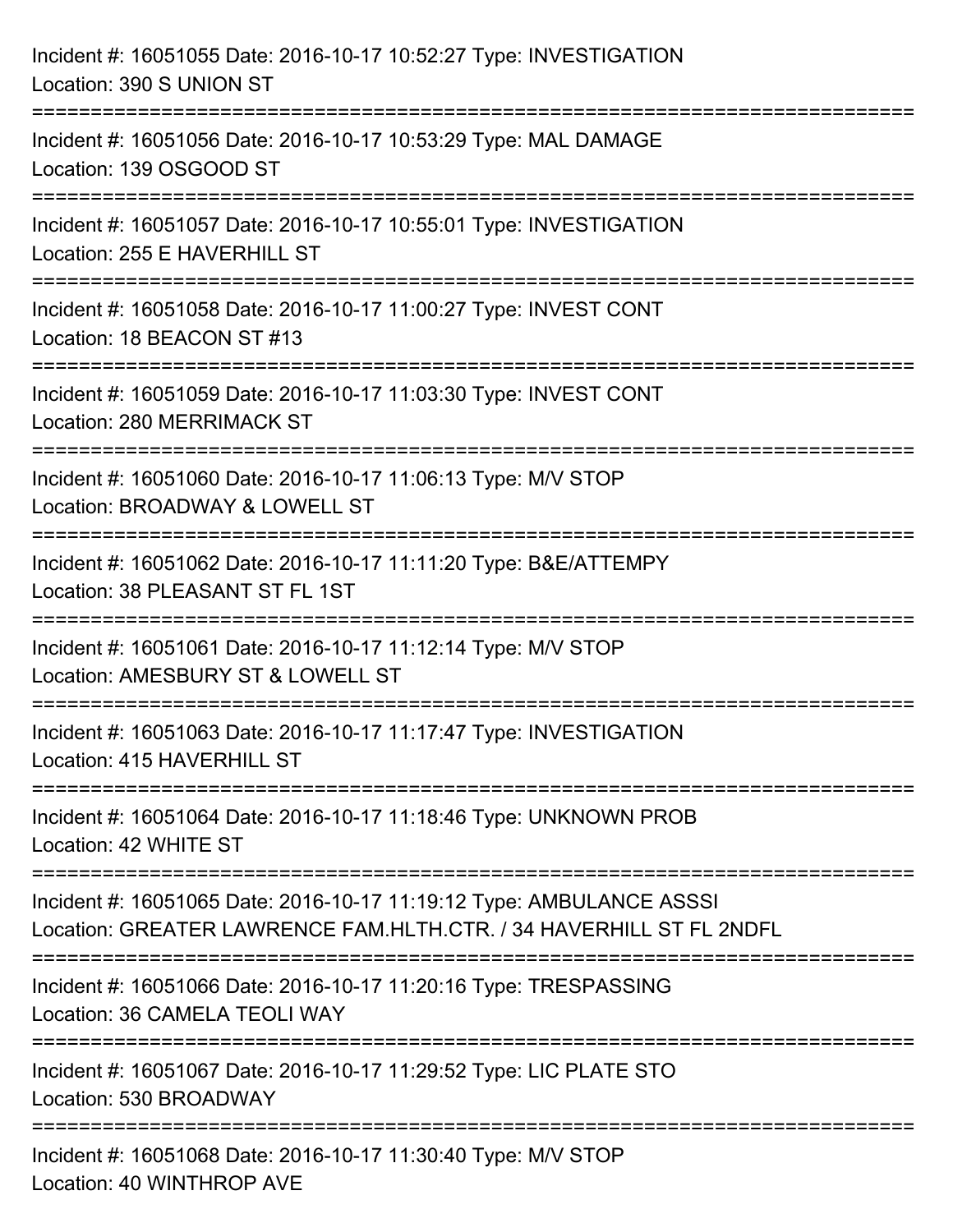| Incident #: 16051069 Date: 2016-10-17 11:32:43 Type: MEDIC SUPPORT<br>Location: 80 BENNINGTON ST #APT 2                                           |
|---------------------------------------------------------------------------------------------------------------------------------------------------|
| Incident #: 16051070 Date: 2016-10-17 11:34:04 Type: INVEST CONT<br>Location: 307 HAVERHILL ST                                                    |
| Incident #: 16051071 Date: 2016-10-17 11:35:48 Type: INVESTIGATION<br><b>Location: 1 GENERAL ST</b>                                               |
| Incident #: 16051072 Date: 2016-10-17 11:38:55 Type: M/V STOP<br>Location: AMESBURY ST & COMMON ST                                                |
| Incident #: 16051073 Date: 2016-10-17 11:39:16 Type: PARK & WALK<br><b>Location: MARKET ST</b>                                                    |
| Incident #: 16051074 Date: 2016-10-17 11:39:58 Type: INVESTIGATION<br>Location: 84 HAVERHILL ST                                                   |
| Incident #: 16051075 Date: 2016-10-17 11:44:25 Type: ROBBERY ARMED<br>Location: D&C CONVENIENCE / 499 S BROADWAY<br>============================= |
| Incident #: 16051076 Date: 2016-10-17 11:52:13 Type: COURT DOC SERVE<br>Location: 66 BENNINGTON ST                                                |
| Incident #: 16051077 Date: 2016-10-17 12:02:40 Type: AUTO ACC/NO PI<br>Location: LOWELL ST & OXFORD ST                                            |
| Incident #: 16051078 Date: 2016-10-17 12:17:25 Type: IDENTITY THEFT<br>Location: 63 LEXINGTON ST                                                  |
| Incident #: 16051079 Date: 2016-10-17 12:30:17 Type: A&B PAST<br>Location: ST MONICA'S / null                                                     |
| Incident #: 16051080 Date: 2016-10-17 12:33:49 Type: MEDIC SUPPORT<br>Location: 21 LENOX CIR                                                      |
| =============<br>Incident #: 16051081 Date: 2016-10-17 12:43:15 Type: UNWANTEDGUEST<br>Location: 92 FARLEY ST                                     |
| Incident #: 16051082 Date: 2016-10-17 12:55:56 Type: ALARM/BURG<br>Location: CONGREGATIONAL BETH ISRAEL / 360 MERRIMACK ST #UNIT 39               |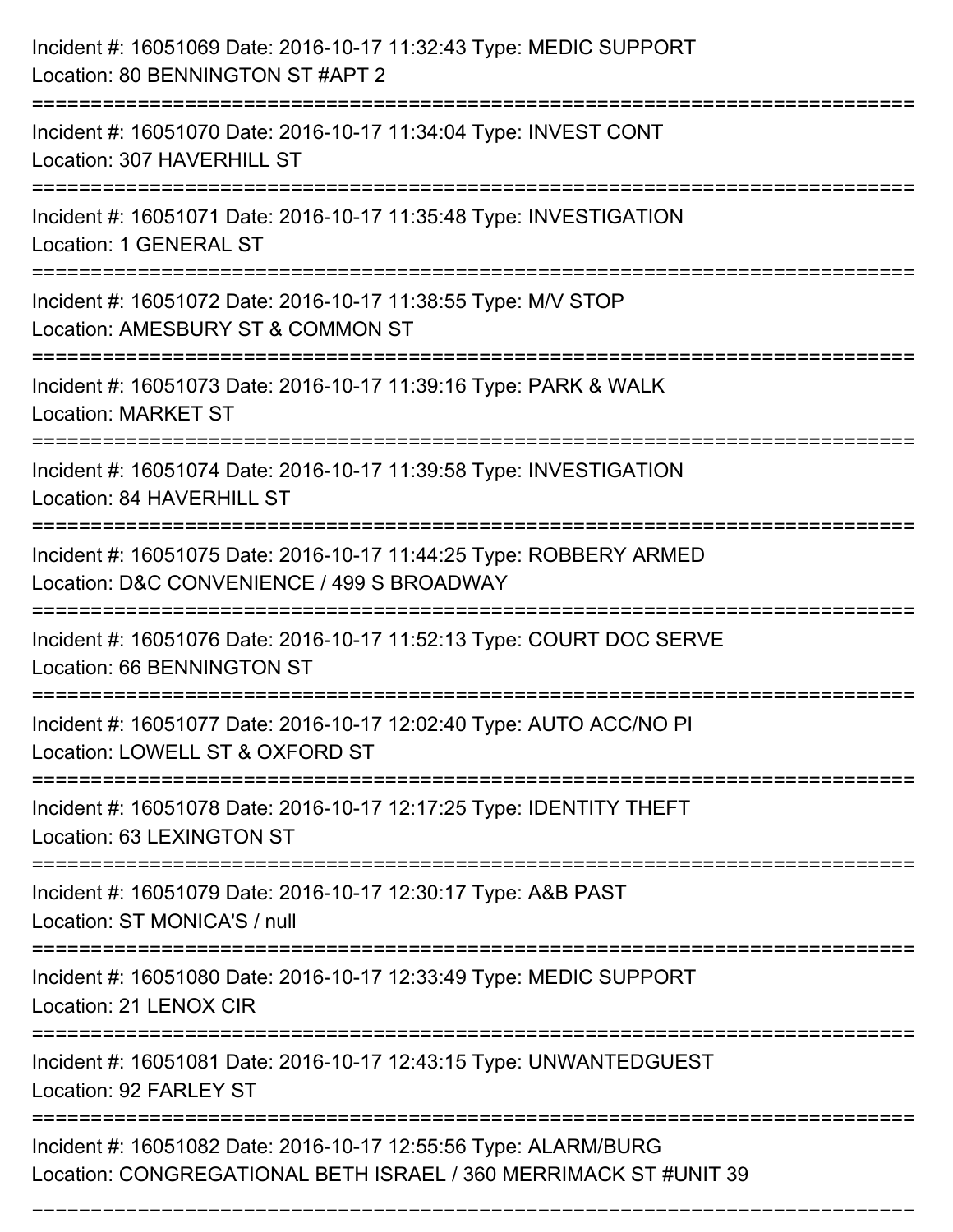| Incident #: 16051083 Date: 2016-10-17 13:05:11 Type: NOTIFICATION<br>Location: 258 ANDOVER ST #APT3<br>===============================       |
|----------------------------------------------------------------------------------------------------------------------------------------------|
| Incident #: 16051084 Date: 2016-10-17 13:08:25 Type: A&B PAST<br>Location: 36 MILTON ST                                                      |
| Incident #: 16051085 Date: 2016-10-17 13:28:43 Type: INVESTIGATION<br>Location: 186 E HAVERHILL ST<br>:===================================== |
| Incident #: 16051086 Date: 2016-10-17 13:40:01 Type: INVESTIGATION<br>Location: 75 MANCHESTER ST<br>-------------------------------------    |
| Incident #: 16051088 Date: 2016-10-17 13:55:32 Type: THREATS<br>Location: TD BANKNORTH MA / 450 ESSEX ST                                     |
| Incident #: 16051087 Date: 2016-10-17 13:58:00 Type: COURT DOC SERVE<br>Location: 64 AVON ST                                                 |
| Incident #: 16051089 Date: 2016-10-17 14:03:21 Type: LOST PROPERTY<br>Location: REGISTRY OF MOTOR VEHICLES / 73 WINTHROP AV                  |
| Incident #: 16051090 Date: 2016-10-17 14:07:20 Type: 209A/SERVE<br>Location: 137 PROSPECT ST                                                 |
| Incident #: 16051091 Date: 2016-10-17 14:17:54 Type: DOMESTIC/PAST<br>Location: CITIZENS BANK / 160 WINTHROP AV                              |
| Incident #: 16051092 Date: 2016-10-17 14:20:07 Type: MEDIC SUPPORT<br>Location: 118 MAPLE ST                                                 |
| Incident #: 16051093 Date: 2016-10-17 14:29:55 Type: AUTO ACC/NO PI<br>Location: CHICKERING ST & WINTHROP AV                                 |
| Incident #: 16051094 Date: 2016-10-17 14:32:24 Type: SUS PERS/MV<br>Location: 101 EXCHANGE ST                                                |
| Incident #: 16051095 Date: 2016-10-17 14:46:14 Type: MEDIC SUPPORT<br>Location: 7 FOREST ST FL 2NDFL                                         |
| Incident #: 16051096 Date: 2016-10-17 15:01:11 Type: NOTIFICATION<br>Location: 386 MARKET ST                                                 |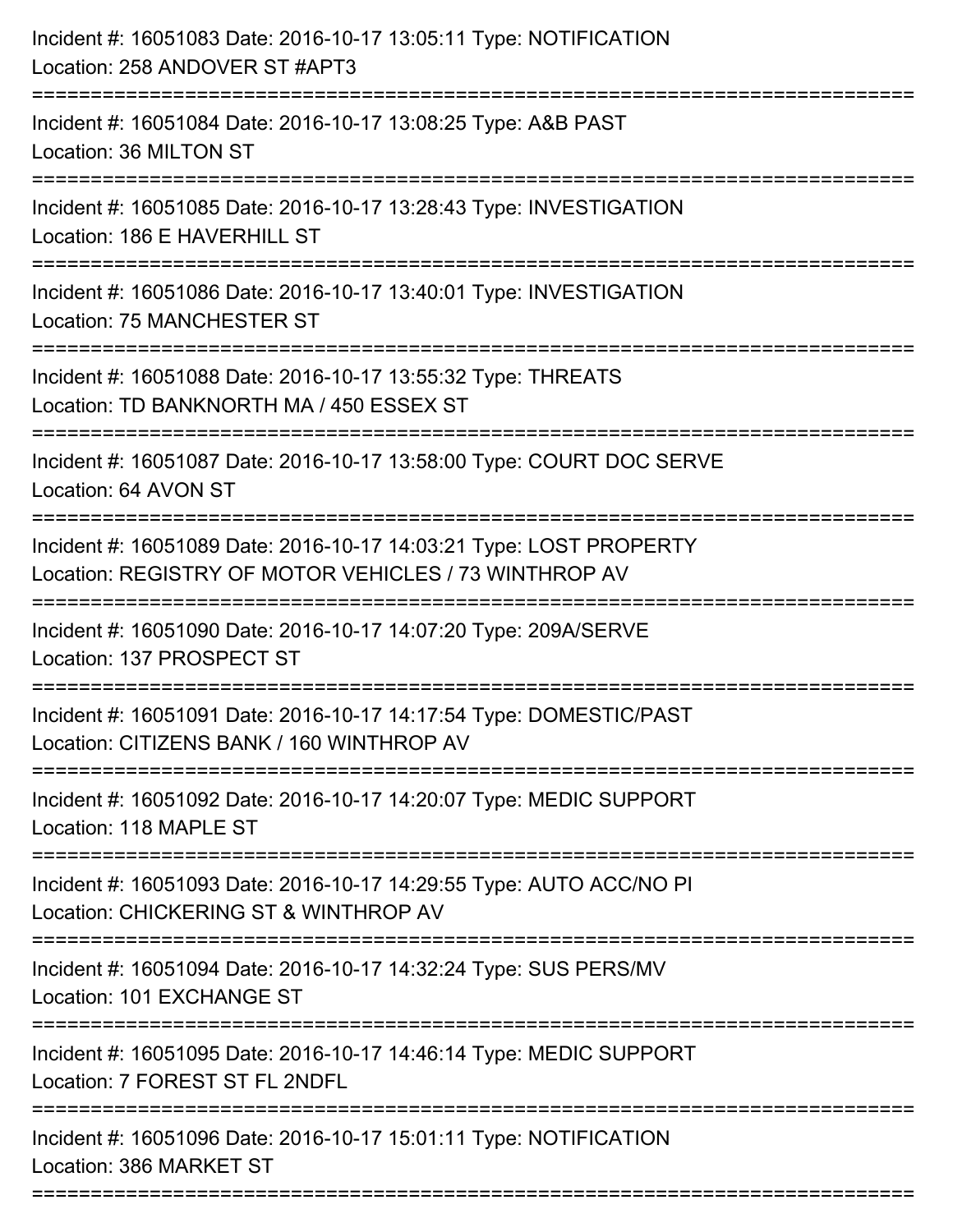Location: 23 HAWLEY ST #406

| Incident #: 16051098 Date: 2016-10-17 15:27:05 Type: SUS PERS/MV<br>Location: 61 ABBOTT ST                                 |
|----------------------------------------------------------------------------------------------------------------------------|
| Incident #: 16051099 Date: 2016-10-17 15:28:48 Type: LARCENY/PAST<br>Location: 55 S UNION ST<br>=================          |
| Incident #: 16051100 Date: 2016-10-17 15:30:58 Type: M/V STOP<br>Location: 19 HANCOCK ST                                   |
| Incident #: 16051101 Date: 2016-10-17 15:34:50 Type: LOST PROPERTY<br>Location: 80 BODWELL ST                              |
| Incident #: 16051102 Date: 2016-10-17 15:42:10 Type: SUS PERS/MV<br>Location: 10 CHESTNUT                                  |
| Incident #: 16051103 Date: 2016-10-17 15:44:43 Type: LARCENY/PAST<br>Location: SANTIAGO MARKET / 291 ESSEX ST              |
| Incident #: 16051104 Date: 2016-10-17 15:56:29 Type: MEDIC SUPPORT<br>Location: LAHEY OUTPATIENT / 12 METHUEN ST FL 3RD FL |
| Incident #: 16051105 Date: 2016-10-17 15:59:31 Type: B&E/PAST<br>Location: 78 AVON ST FL 1STFL                             |
| Incident #: 16051106 Date: 2016-10-17 16:06:35 Type: SUS PERS/MV<br>Location: 8 JACKSON CT                                 |
| Incident #: 16051107 Date: 2016-10-17 16:07:36 Type: M/V STOP<br>Location: 305 ESSEX ST                                    |
| Incident #: 16051108 Date: 2016-10-17 16:11:01 Type: M/V STOP<br>Location: GRAFTON ST & WINTHROP AV                        |
| Incident #: 16051109 Date: 2016-10-17 16:12:35 Type: M/V STOP<br>Location: 155 SHAWSHEEN RD                                |
| Incident #: 16051110 Date: 2016-10-17 16:17:05 Type: INVESTIGATION<br>Location: 74 WINTHROP AV                             |
|                                                                                                                            |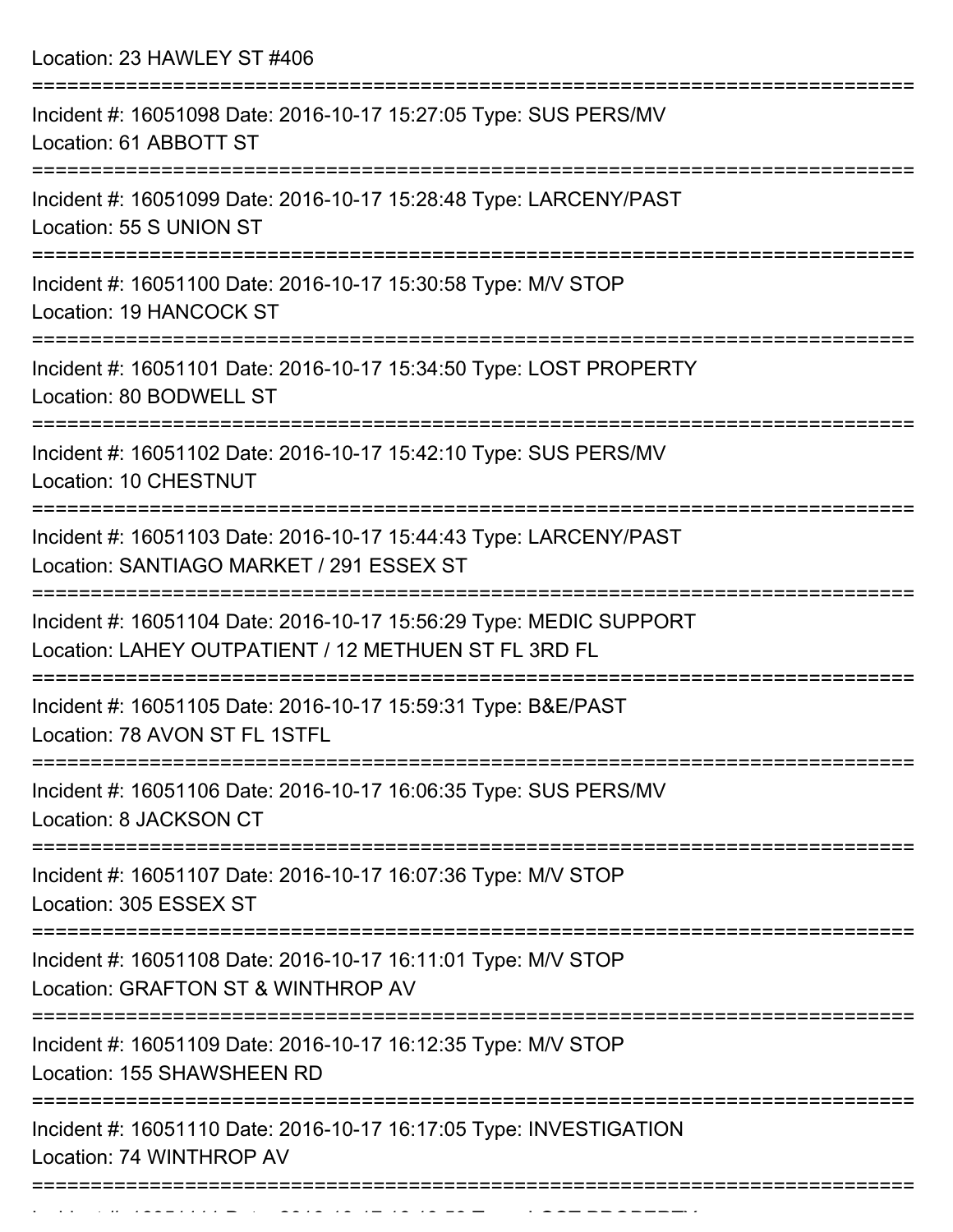Location: ABBOTT ST & S UNION ST =========================================================================== Incident #: 16051112 Date: 2016-10-17 16:20:53 Type: DRUG OVERDOSE Location: RESERVOIR & AMES ST =========================================================================== Incident #: 16051113 Date: 2016-10-17 16:25:38 Type: INVESTIGATION Location: 176 JACKSON ST =========================================================================== Incident #: 16051114 Date: 2016-10-17 16:31:01 Type: STOL/MV/PAS Location: TOP LINE / 222 VALLEY ST =========================================================================== Incident #: 16051115 Date: 2016-10-17 16:44:56 Type: M/V STOP Location: 90 LOWELL ST =========================================================================== Incident #: 16051116 Date: 2016-10-17 16:53:12 Type: AUTO ACC/NO PI Location: 133 LAWRENCE ST =========================================================================== Incident #: 16051117 Date: 2016-10-17 16:57:54 Type: NOTIFICATION Location: 11 DUCKETT AV #APT 48 =========================================================================== Incident #: 16051118 Date: 2016-10-17 17:08:22 Type: DOMESTIC/PROG Location: 7 COURT ST =========================================================================== Incident #: 16051119 Date: 2016-10-17 17:13:24 Type: B&E/PAST Location: 72 WOODLAND ST #1 FL 1 =========================================================================== Incident #: 16051120 Date: 2016-10-17 17:16:21 Type: AUTO ACC/UNK PI Location: BROADWAY & TREMONT ST =========================================================================== Incident #: 16051121 Date: 2016-10-17 17:24:05 Type: ABAND MV Location: 34 PHILLIPS ST =========================================================================== Incident #: 16051122 Date: 2016-10-17 17:28:22 Type: STOLEN PROP Location: 15 DURANT ST =========================================================================== Incident #: 16051123 Date: 2016-10-17 17:28:49 Type: M/V STOP Location: CENTRAL BRIDGE / 0 MERRIMACK ST =========================================================================== Incident #: 16051124 Date: 2016-10-17 17:29:51 Type: B&E/PAST Location: 32 ROBINSON CT FL 2

===========================================================================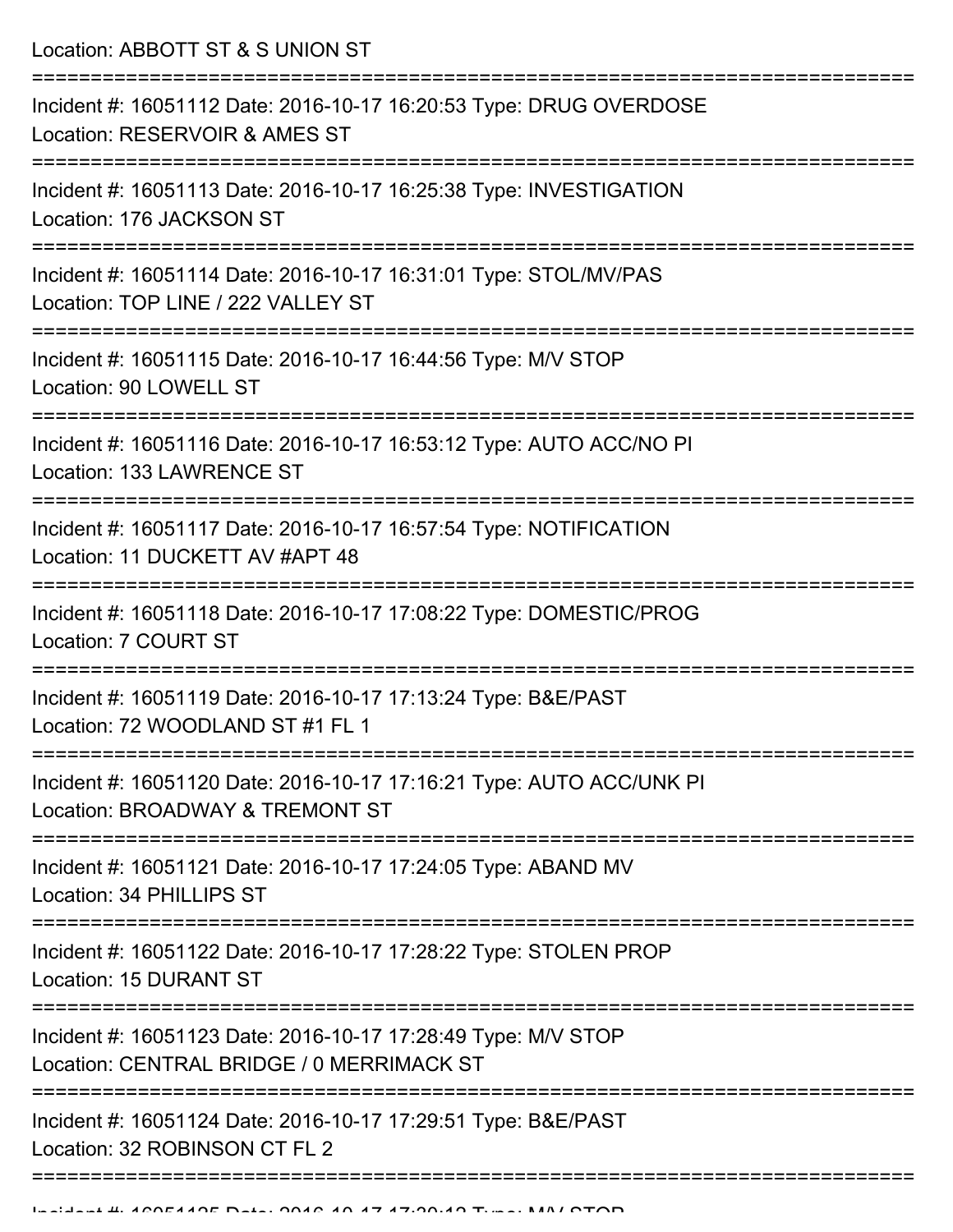| Location: BROADWAY & HAVERHILL ST                                                                  |
|----------------------------------------------------------------------------------------------------|
| Incident #: 16051126 Date: 2016-10-17 17:45:16 Type: MISSING PERS<br>Location: 115 LOWELL ST       |
| Incident #: 16051127 Date: 2016-10-17 17:45:18 Type: DOMESTIC/PROG<br>Location: 187 CHESTNUT ST    |
| Incident #: 16051128 Date: 2016-10-17 17:50:23 Type: M/V STOP<br><b>Location: BEACON ST</b>        |
| Incident #: 16051129 Date: 2016-10-17 17:51:36 Type: M/V STOP<br>Location: CANAL ST & HAMPSHIRE ST |
| Incident #: 16051132 Date: 2016-10-17 17:56:14 Type: LARCENY/PAST<br>Location: 66 ARLINGTON ST     |
| Incident #: 16051130 Date: 2016-10-17 17:56:44 Type: MEDIC SUPPORT<br>Location: 30 MARKET ST       |
| Incident #: 16051131 Date: 2016-10-17 17:58:24 Type: DISTURBANCE<br>Location: BROADWAY & PARK ST   |
| Incident #: 16051133 Date: 2016-10-17 18:19:57 Type: HIT & RUN M/V<br>Location: 700 ESSEX ST       |
| Incident #: 16051134 Date: 2016-10-17 18:25:30 Type: M/V STOP<br>Location: 273 S UNION ST          |
| Incident #: 16051135 Date: 2016-10-17 18:34:12 Type: M/V STOP<br>Location: BROADWAY & CROSS ST     |
| Incident #: 16051136 Date: 2016-10-17 18:36:15 Type: MISSING PERS<br>Location: 2 RIVERVIEW PL      |
| Incident #: 16051137 Date: 2016-10-17 18:39:48 Type: MISSING PERS<br>Location: 23 BROOK ST         |
| Incident #: 16051138 Date: 2016-10-17 18:43:13 Type: DOMESTIC/PAST<br>Location: 10 CUSTER ST       |
| Incident #: 16051139 Date: 2016-10-17 18:44:57 Type: AUTO ACC/UNK PI                               |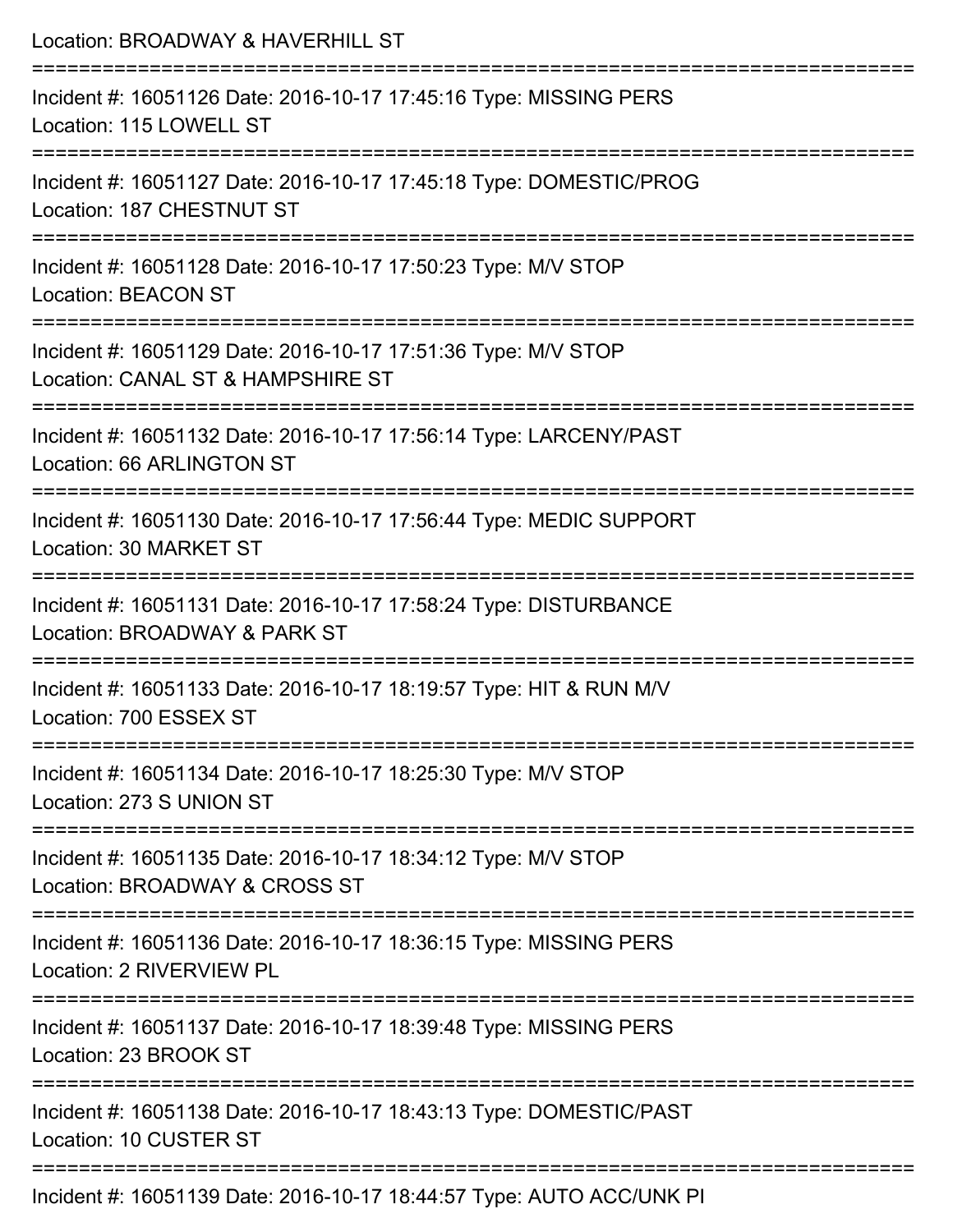| Incident #: 16051140 Date: 2016-10-17 18:56:53 Type: DISTURBANCE<br>Location: WALGREENS / 135 BROADWAY                     |
|----------------------------------------------------------------------------------------------------------------------------|
| Incident #: 16051141 Date: 2016-10-17 19:07:29 Type: AUTO ACC/NO PI<br>Location: 320 S BROADWAY                            |
| Incident #: 16051142 Date: 2016-10-17 19:23:45 Type: CK WELL BEING<br>Location: 158 BUTLER ST FL 1                         |
| Incident #: 16051143 Date: 2016-10-17 19:49:48 Type: MISSING PERS<br>Location: 14 GREEN ST                                 |
| Incident #: 16051144 Date: 2016-10-17 20:10:16 Type: NEIGHBOR PROB<br>Location: 425 LOWELL ST #1 FL 1<br>================= |
| Incident #: 16051145 Date: 2016-10-17 20:22:52 Type: MV/BLOCKING<br>Location: 41 PHILLIPS ST                               |
| Incident #: 16051146 Date: 2016-10-17 20:59:38 Type: M/V STOP<br>Location: FARLEY ST & STATE ST                            |
| Incident #: 16051147 Date: 2016-10-17 21:00:34 Type: SUS PERS/MV<br>Location: 50 OSGOOD ST                                 |
| Incident #: 16051148 Date: 2016-10-17 21:09:50 Type: ALARM/BURG<br>Location: 6 GREEN ST                                    |
| Incident #: 16051150 Date: 2016-10-17 21:11:57 Type: SUS PERS/MV<br>Location: CYPRESS ST & PEARL ST                        |
| Incident #: 16051149 Date: 2016-10-17 21:12:57 Type: M/V STOP<br>Location: 296 BROADWAY                                    |
| Incident #: 16051151 Date: 2016-10-17 21:15:10 Type: DOMESTIC/PROG<br>Location: 50 MARSTON ST #1 FL 1                      |
| Incident #: 16051153 Date: 2016-10-17 21:16:20 Type: SUS PERS/MV<br>Location: 31 MANCHESTER ST FL 1                        |
| Incident #: 16051152 Date: 2016-10-17 21:16:40 Type: M/V STOP                                                              |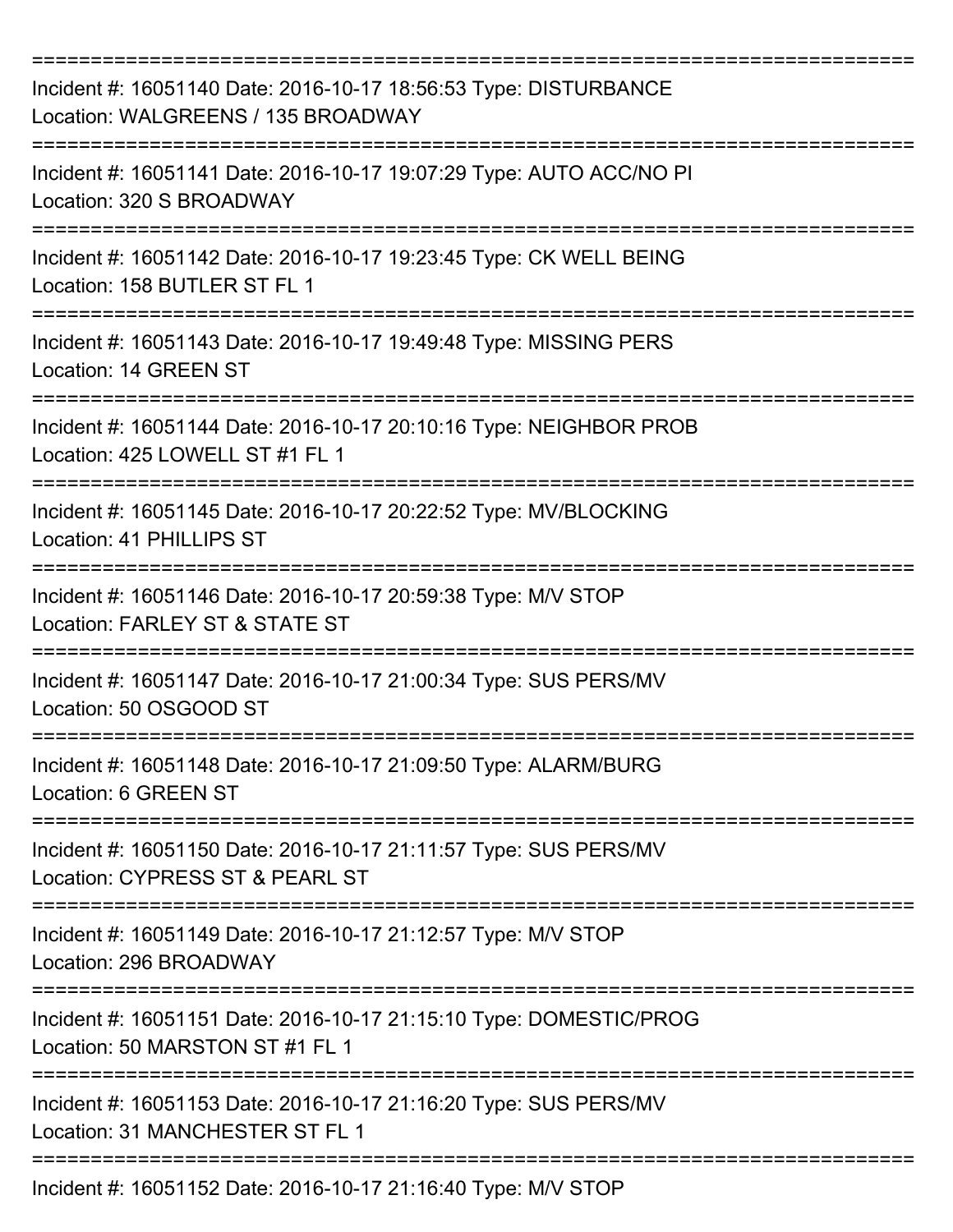| Incident #: 16051155 Date: 2016-10-17 21:17:26 Type: MAN DOWN<br>Location: SEVEN ELEVEN / 370 BROADWAY     |
|------------------------------------------------------------------------------------------------------------|
| Incident #: 16051154 Date: 2016-10-17 21:18:12 Type: INVEST CONT<br>Location: 78 AVON ST                   |
| Incident #: 16051156 Date: 2016-10-17 21:28:44 Type: UNKNOWN PROB<br>Location: 59 BROOK ST #1 FL 1         |
| Incident #: 16051157 Date: 2016-10-17 21:34:06 Type: A&B PAST<br>Location: 21 DEBBIE LN                    |
| Incident #: 16051158 Date: 2016-10-17 21:37:28 Type: TOW/REPOSSED<br>Location: 112 FARNHAM ST #1 FL 1      |
| Incident #: 16051160 Date: 2016-10-17 22:07:28 Type: A&B PAST<br>Location: 27 BUTLER ST FL 3               |
| Incident #: 16051159 Date: 2016-10-17 22:08:48 Type: M/V STOP<br>Location: ANDOVER ST & S BROADWAY         |
| Incident #: 16051161 Date: 2016-10-17 22:36:24 Type: UNWANTEDGUEST<br>Location: JADE GARDEN / 368 BROADWAY |
| Incident #: 16051162 Date: 2016-10-17 22:43:00 Type: B&E/MV/PROG<br>Location: 59 BELLEVUE ST FL 1          |
| Incident #: 16051163 Date: 2016-10-17 22:51:49 Type: M/V STOP<br>Location: MARKET ST & SALEM ST            |
| Incident #: 16051164 Date: 2016-10-17 23:02:14 Type: B&E/PROG<br>Location: 255 HIGH ST                     |
| Incident #: 16051165 Date: 2016-10-17 23:03:31 Type: 911 HANG UP<br>Location: 12 ELM ST                    |
| Incident #: 16051166 Date: 2016-10-17 23:13:28 Type: DOMESTIC/PROG<br>Location: BENNINGTON ST & ERVING AV  |
| Incident #: 16051167 Date: 2016-10-17 23:28:14 Type: RECOV/STOL/MV                                         |